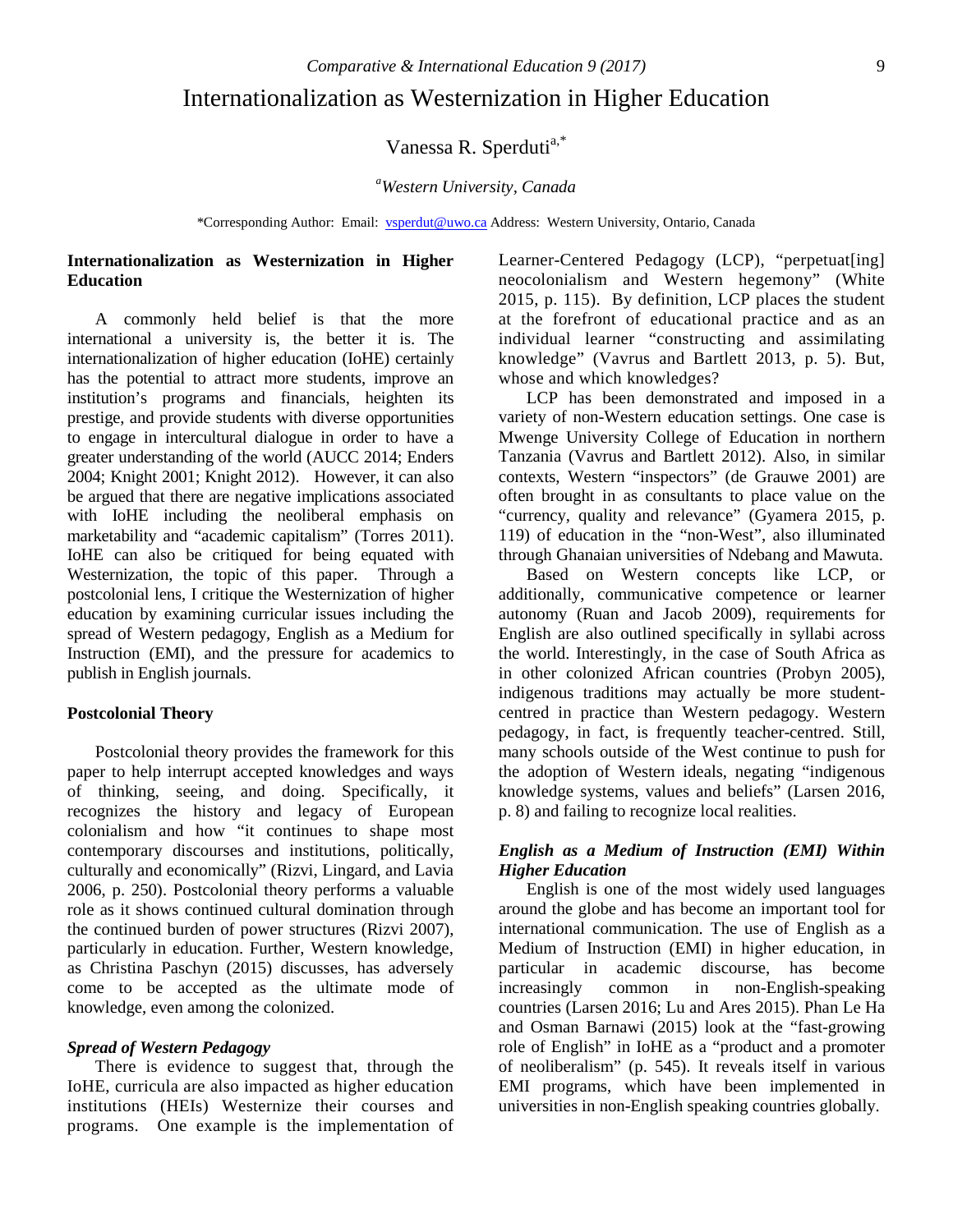In particular, there are numerous examples of EMI programs across East Asia, for example, including, but not limited to, The People's Republic of China [PRC] (Lu and Ares 2015), Hong Kong [HK] (Larsen 2016), Taiwan (Shih 2014), Singapore (Rudby 2005), and Malaysia (Lim 2015). More critically perhaps is looking at the reasons why EMI programs are spreading. In the PRC, for instance, EMIs are associated with the desire to improve economically (Lu and Ares 2015). This is due in part to their strong Confucian beliefs, which stress economic well-being and education because "the individual works not for self-benefits but for the entire family" (Nisbett 2003, p. 15). In Hong Kong's context, their postcolonial status and desire to "perform Britishness" (Yeoh and Willis 2005) in its own new way followed its changing status as a Special Administrative Region of the PRC. Moreover, students in HK, Singapore and Taiwan are driven to enroll in EMI programs so they can develop and gain cultural capital and better position themselves and their families for future success and entitlement (Larsen 2016; Leonard 2008; Nisbett 2003). In Malaysia, English has spread so it can "compete successfully in the new information technology industries" (Lim 2015, p. 3).

#### *Publishing in English Academic Journals*

The emergence of English as the dominant language in academia also extends into scholarly publishing (Curry and Lillis 2004; Di Bitetti and Ferreras 2017; and Kirkpatrick 2009). Many non-native English speaking (NES) scholars feel the pressure to publish in English. For example, academics in Latin America often publish in English-language international journals rather than in the vernacular languages, and also lean heavily toward publishing in journals that are "major" and "privileged for resource allocation and academic advancement" (Torres 2011, p. 185). Other research demonstrates similar pressures academics in European countries are facing (Curry and Lillis 2004), as well as in East Asia (Lo 2009). This is evidence of the sociolinguistic domination of English. We see that, as English spreads outward, its language users inhabit a "third space" (Kramsch 1993) when it comes to academic writing and publishing interests.

Publishing in English is what Smeyers (2014) deems one of, if not, the most important driver of educational research in terms of being rewarded by one's institution. One particular Spanish professor problematizes this notion. "After six years of research, you have to select 5 things but the unwritten rule is if in those 6 years, the 5 things you present, 2 of them are in English language medium, you get the research promotion . . . the scholarships . . . projects . . . that sort of things [sic]. That's part of the pressure" (Curry and

Lillis 2004, p. 676). Publishing is often tightly linked with research funding, career advancement and promotion, rivalry among individual colleagues and parent institutions, global ranking, etc. to build "world class" institutions (Lo 2009).

Moreover, compared to English language papers, non-English papers are read and cited less frequently (Dinkel, Berth, Borkenhagen, and Bräher 2004). Non-English language journals are also usually ranked below English-language journals by the Institute for Scientific Information. Journals with a comparatively low impact factor are considered unattractive for researchers aiming to publish high-quality research. Problematically, researchers who do not have English as their first language are under more immense pressure to not only publish their research findings but to also do so English (Curry and Lillis 2004; Lillis and Curry 2010; and Swales 2004).

#### **Discussion**

Internationalization of higher education is promoted as a vehicle for enhancing cross-cultural relations and for understanding of difference. However, as I have argued in this paper, the influence can also be negative under the guise of Westernization citing examples as the spread of LCP, the promotion of EMI, and the publication of articles in English language journals.

Through the global diffusion of Western ideas, thinking about education has become universal, dominated by a set of Western assumptions grounded in the broader discourse of neoliberalism (Samoff 1999; Spring 2015). These assumptions include that those in Other (non-Western) societies are homogeneous, lack free will, and are deficient (Andreotti and de Souza 2008), while the West is heterogeneous and encourages people's freedom to "craft" their own lives (Tawake 2000). Thus, the assumption is that Western values, pedagogies, and English language is best, or at least better than the "rest", continues to reinforce the binaries between the East and West.

In the context of English and association with the West, it has not developed at random. Economic, political, and sociocultural success are equated with English and LCP pedagogies in today's globalizing world has thus come to be equated with the West. Internationalization has become a one-size-fits-all approach with the "one-size" being Western and local contexts are ignored or minimized. For example, Vavrus and Bartlett (2012) note with respect to LCP in Tanzania, the initial "inequality in the distribution of pedagogical and content knowledge...due in part to teachers' differing opportunities…and their unequal access to textbooks, journals, and the internet" (p. 653).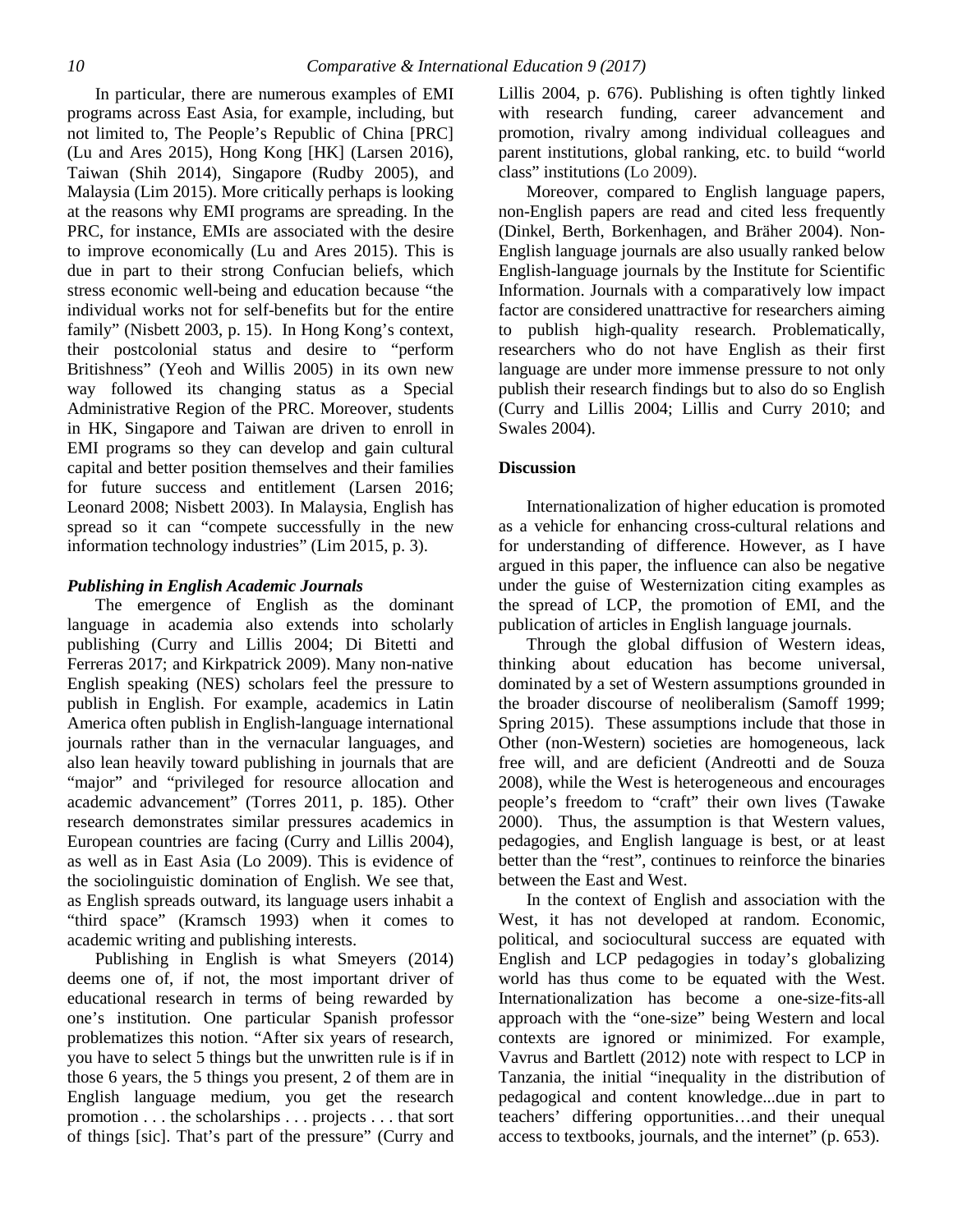Moreover, scholars in settings where English is not the mother tongue also face challenges with the imposition of English. Di Bitetti and Ferraras (2017) suggest that the phrase "*publish or perish"*, should be rephrased as "publish in English or perish" (p. 123), given that those who do not publish in English are at risk of being "punish[ed]" (p. 123) or not be cited at all. Thus, we can see how the imposition of LCP and EMI ignore the well-known fact that educational "directions, aims and practices, are shaped by a host of social, cultural, religious and ideological influences" (Diallo 2012, p. 175).

The imposition of English and Western pedagogical approaches does not take the local implementation challenges into account, particularly in resource-poor settings. The fact that local cultural contexts are not taken into account with the spread of LCP and EMI demonstrates how "postcolonial powers are simply imposing their views on other nations" (Spring 2015, p. 11). Clearly, the spread of LCP, EMI, and English language journals is a current manifestation of colonization. Dominant colonizing discourse depicts the West as "more knowledgeable, consummate, older, wiser" while the Other is reduced to the "naïve, younger, and inexperienced" (Kulpa 2014, p. 431). As Battiste (2004) claims, academic and pedagogical attitudes are, in fact, inherited from colonialism (i.e. Western, Eurocentric).

## **Conclusion**

Moving forward, it is important to take a step back and reflect. The role of the university is "to produce new knowledge in…cultural, economic and social spheres, but also to preserve the knowledge historically accumulated by civilizations, societies, communities and individuals" (Torres 2011, p. 179). Unfortunately, through the institution, Western epistemologies have been "produced and reproduced in such a way as to engineer other non-Western epistemic forms to be nonexistent" (Paraskeva 2013, p. 1). The purpose of universities and the role of academics are under challenge (Blackmore 2014). As researchers, we must be aware of the systematic and continued privileging of certain knowledges, and particularly in global settings that have historically been colonized and continue to be Othered in the present.

#### **References**

Andreotti, Vanessa and Lynn Mario T.M. de Souza. 2008. "Translating theory into practice and walking minefields: Lessons from the project 'Through other eyes'." *International Journal of Development Education and Global Learning*  $1(1)$ : 23–36.

Association of Universities and Colleges of Canada. 2014. *Canada's universities in the world*. Ottawa, ON: AUCC. Accessed: 2017. Available online at: https://www.univcan.ca/wpcontent/uploads/2015/07/internationalization-

survey-2014.pdf

- Blackmore, Jill. 2014. "'Still hanging off the edge': An Australian case study of gender, universities, and globalization." In *Globalization and education: Integration and contestation across cultures*, edited by Nelly P. Stromquist and Karen Monkman, (pp. 285-303). Lanham, MD: Rowman and Littlefield Education.
- Curry, Mary Jane, and Theresa Lillis. 2004. "Multilingual scholars and the imperative to publish in English: Negotiating interests, demands, and rewards." *TESOL Quarterly* 38(4): 663-688.
- De Grauwe, Anton. 2001. "School supervision in four African countries: Volume I: Challenges and reforms." *UNESCO*. Paris, FR: International Institute for Educational Planning.
- Diallo, Ibrahima. 2012. "Introduction: The interface between Islamic and Western pedagogies and epistemologies: Features and divergences." *International Journal of Pedagogies and Learning* 7(3): 175-179.
- Di Bitetti, Mario S. and Julián A. Ferrera. 2017. "Publish (in English) or perish: The effect on citation rate of using languages other than English in scientific publications." *Ambio* 46(1): 121-7.
- Gyamera, Gifty Oforiwaa. 2015. "The internationalisation agenda: A critical examination of internationalisation strategies in public universities in Ghana*." International Studies in Sociology of Education* 25(2): 112-131.
- Kirkpatrick, Andy. 2009. "English as the international language of scholarship: Implications for the dissemination of 'local language'." In *English as an international language: perspectives and pedagogical issues*, edited by Farzad Sharifian, (pp. 254-270). Toronto, ON: Multilingual Matters.
- Knight, Jane. 2001. "Monitoring the quality and progress of internationalization." *Journal of Studies in International Education* 5(3): 228-243.
- Knight, Jane. 2012. "Student mobility and internationalization: Trends and tribulations." *Research in Comparative and International Education* 7(1): 20-33.
- Kramsch, Claire J. 1993. *Context and culture in language teaching*. Oxford, UK: Oxford University Press.